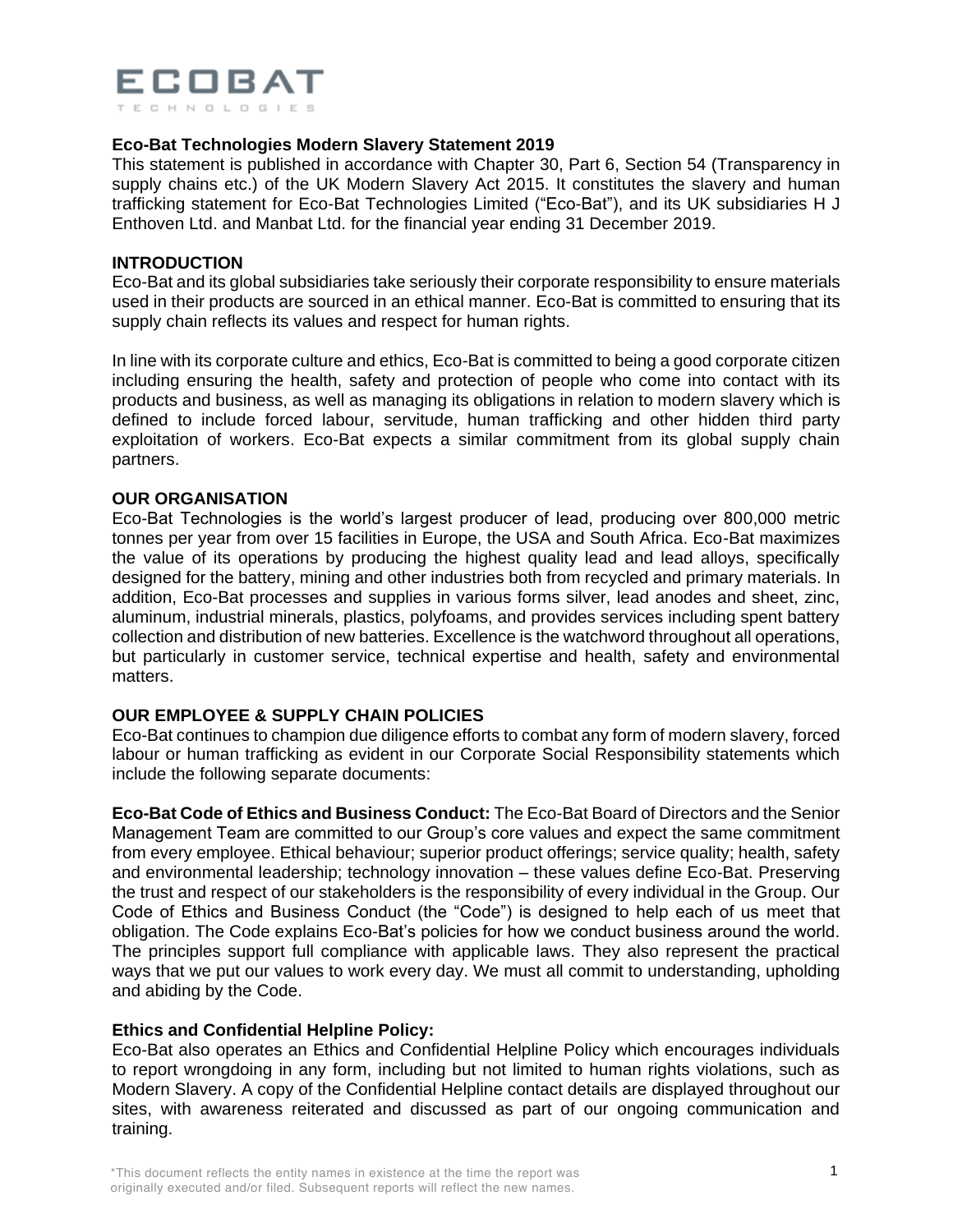

**Conflict Minerals Policy Statement:** Eco-Bat has determined that it currently requires the use of one or more of the four listed conflict minerals for the production of some of its products. However, Eco-Bat endeavours not to directly purchase any Conflict Minerals that directly or indirectly finance or benefit armed groups in the DRC or adjoining countries. To this end, Eco-Bat requires its direct suppliers to be DRC conflict-free and, in addition, has implemented internal due diligence measures for conflict-free sourcing.

# **OUR SUPPLY CHAIN DUE DILIGENCE MEASURES**

Eco-Bat uses a wide range of suppliers who supply goods for sale, provide services at and support our operations. The supply chain involved in the manufacture of some of our products is complex, involving multiple levels between Eco-Bat and the source of raw materials entering the manufacturing process. Whilst this makes it a challenge to effectively manage the risks of Modern Slavery throughout the entire supply chain, the approach we take is to actively manage and use our direct suppliers as the means by which we clearly communicate our expectations down the supply chain.

In furtherance of the goal of ensuring that slavery and human trafficking are not used within its supply chain, Eco-Bat has implemented the following internal due diligence measures for ethical sourcing:

## **Supplier Verification**

Eco-Bat is committed to working only with suppliers that do not use any indentured or forced labour, slavery, servitude, or any other methods that could contribute to slavery or human trafficking. Within the terms of supplier agreements and contracts, Eco-Bat requires suppliers to verify that they are conducting business and operations in accordance with all applicable jurisdictional laws and regulations, including those pertaining to all acceptable labour practices.

## **Certification and Auditing**

Eco-Bat's supplier agreements and contracts include clauses and provisions confirming that suppliers conduct business and operations in compliance with all applicable laws relating to hiring, wages, hours and conditions of employment, occupational health and safety, and all other labour and workplace laws and regulations. While Eco-Bat has not conducted audits of its suppliers, Eco-Bat's supplier agreements endeavor to include Eco-Bat's right to conduct compliance audits of its suppliers. Eco-Bat also requires that its suppliers certify that they will conduct their activities in compliance with all applicable laws, including those that require them to treat workers fairly, to respect human rights, and to provide safe and healthy work environments. Eco-Bat will continue to maintain business relationships only with companies that do not use any slavery, servitude, indentured or forced labour, or any other methods that could contribute to modern slavery or human trafficking.

## **Internal Standards and Training**

Eco-Bat employees are required to adhere to all applicable laws and standards and to behave in an ethical manner at all times as a condition of employment. Eco-Bat provides its employees with direct responsibility for supply chain management with additional training relating specifically to identifying modern slavery, forced labour and human trafficking issues, and how to mitigate risks within the supply chain. In addition to employee training, Eco-Bat plans to raise further awareness of modern slavery issues by displaying posters across our entities and operating facilities.